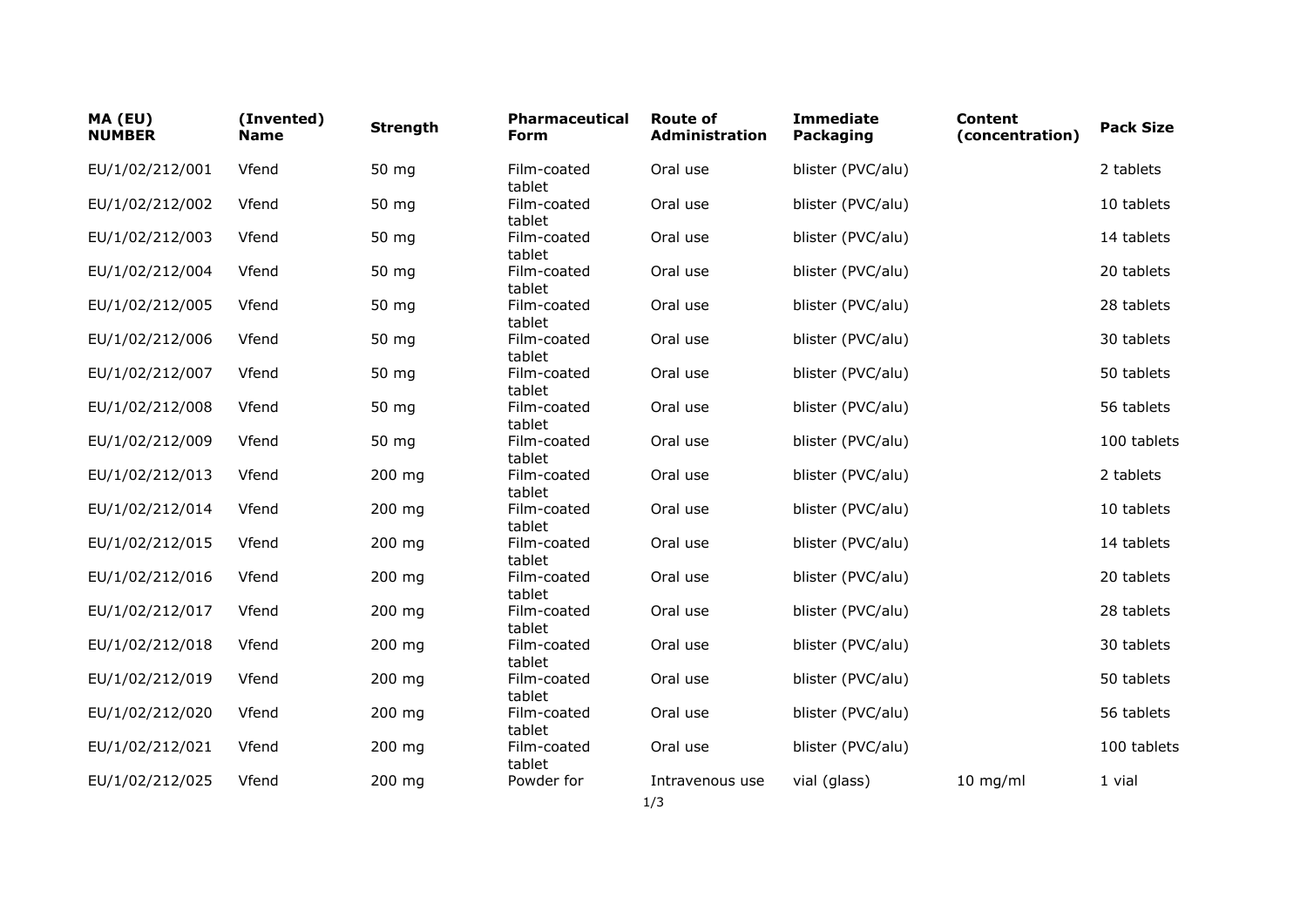| MA (EU)<br><b>NUMBER</b> | (Invented)<br><b>Name</b> | <b>Strength</b> | <b>Pharmaceutical</b><br><b>Form</b><br>solution for<br>infusion | <b>Route of</b><br><b>Administration</b> | <b>Immediate</b><br>Packaging | <b>Content</b><br>(concentration) | <b>Pack Size</b> |
|--------------------------|---------------------------|-----------------|------------------------------------------------------------------|------------------------------------------|-------------------------------|-----------------------------------|------------------|
| EU/1/02/212/026          | Vfend                     | $40$ mg/ml      | Powder for oral<br>suspension                                    | Oral use                                 | bottle (HDPE)                 | 45 <sub>g</sub>                   | 1 bottle         |
| EU/1/02/212/028          | Vfend                     | 50 mg           | Film-coated<br>tablet                                            | Oral use                                 | blister<br>(PVC/alu/PVC/PVDC) |                                   | 2 tablets        |
| EU/1/02/212/029          | Vfend                     | 50 mg           | Film-coated<br>tablet                                            | Oral use                                 | blister<br>(PVC/alu/PVC/PVDC) |                                   | 10 tablets       |
| EU/1/02/212/030          | Vfend                     | 50 mg           | Film-coated<br>tablet                                            | Oral use                                 | blister<br>(PVC/alu/PVC/PVDC) |                                   | 14 tablets       |
| EU/1/02/212/031          | Vfend                     | 50 mg           | Film-coated<br>tablet                                            | Oral use                                 | blister<br>(PVC/alu/PVC/PVDC) |                                   | 20 tablets       |
| EU/1/02/212/032          | Vfend                     | 50 mg           | Film-coated<br>tablet                                            | Oral use                                 | blister<br>(PVC/alu/PVC/PVDC) |                                   | 28 tablets       |
| EU/1/02/212/033          | Vfend                     | 50 mg           | Film-coated<br>tablet                                            | Oral use                                 | blister<br>(PVC/alu/PVC/PVDC) |                                   | 30 tablets       |
| EU/1/02/212/034          | Vfend                     | 50 mg           | Film-coated<br>tablet                                            | Oral use                                 | blister<br>(PVC/alu/PVC/PVDC) |                                   | 50 tablets       |
| EU/1/02/212/035          | Vfend                     | 50 mg           | Film-coated<br>tablet                                            | Oral use                                 | blister<br>(PVC/alu/PVC/PVDC) |                                   | 56 tablets       |
| EU/1/02/212/036          | Vfend                     | 50 mg           | Film-coated<br>tablet                                            | Oral use                                 | blister<br>(PVC/alu/PVC/PVDC) |                                   | 100 tablets      |
| EU/1/02/212/037          | Vfend                     | 200 mg          | Film-coated<br>tablet                                            | Oral use                                 | blister<br>(PVC/alu/PVC/PVDC) |                                   | 2 tablets        |
| EU/1/02/212/038          | Vfend                     | 200 mg          | Film-coated<br>tablet                                            | Oral use                                 | blister<br>(PVC/alu/PVC/PVDC) |                                   | 10 tablets       |
| EU/1/02/212/039          | Vfend                     | 200 mg          | Film-coated<br>tablet                                            | Oral use                                 | blister<br>(PVC/alu/PVC/PVDC) |                                   | 14 tablets       |
| EU/1/02/212/040          | Vfend                     | 200 mg          | Film-coated<br>tablet                                            | Oral use                                 | blister<br>(PVC/alu/PVC/PVDC) |                                   | 20 tablets       |